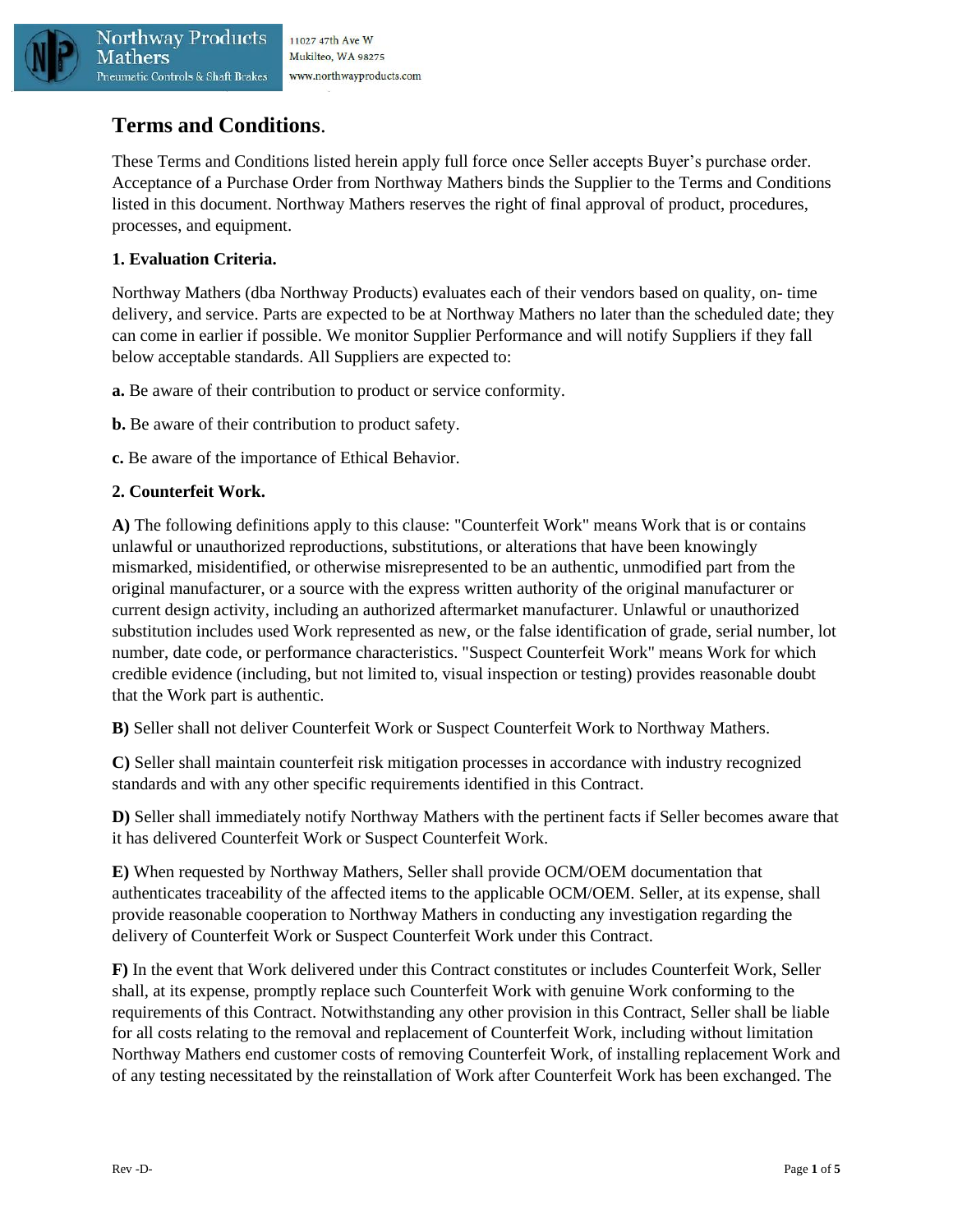

Mathers

remedies contained in this paragraph are in addition to any remedies Northway Mathers may have at law, equity or under other provisions of this Contract.

**G)** Seller shall include paragraphs (A) through (J) of this clause or equivalent provisions in lower tier subcontracts for the delivery of items that will be included in or furnished as Work to Northway Mathers/Northway Products.

**H)** Seller's eligible for utilization of the Government-Industry Data Exchange Program ("GIDEP") shall utilize the GIDEP process to alert the industry of encountered counterfeit parts/material

**I)** Non-conforming products will be segregated, tagged and returned to Cadence along with completed (Seller's) internal non-conformance report. Documented cause and corrective action is required for each non-conformance.

**J)** A qualified representative of the supplier's quality department shall sign and document acceptance status for each shipment as evidence of 100% inspection. Sampling inspection shall not be performed without prior written approval from Cadence and our customer.

# **3. Export Control.**

**A)** Seller shall comply with all applicable U.S. export control laws and economic sanctions laws and regulations, specifically including but not limited to the International Traffic in Arms Regulations (ITAR), 22 C.F.R. 120 et seq.; the Export Control Reform Act of 2018; the Export Administration Regulations, 15 C.F.R. 730-774; and the Foreign Assets Control Regulations, 31 C.F.R. 500-598 (collectively, "Trade Control Laws").

**B)** Seller shall notify Buyer if any deliverable under this Contract is restricted by applicable Trade Control Laws. Before providing Buyer any item or data controlled under any of the Trade Control Laws, Seller shall provide in writing to the Buyer Procurement Representative the export classification of any such item or controlled data (i.e. the export classification under the EAR, ITAR, EU List of Dual Use Items and Technology, Wassenaar Arrangement's List of Dual-Use Goods and Technologies or other applicable export control list) and shall notify the Buyer in writing of any changes to the export classification information of the item or controlled data . Seller represents that an official authorized to bind the Seller has determined that the Seller or the designer, manufacturer, supplier or other source of the Work has properly determined their export classification.

**C)** Seller shall not export, re-export, transfer, disclose or otherwise provide or make accessible technical data and/or hardware controlled by Trade Control Laws ("Export Controlled Information") to any persons or entities not authorized to receive or have access to the data, services and/or hardware, including third country/dual national employees, lower-tier subcontractors and sub-licensees, or modify or divert such Export Controlled Information to any military application unless Seller receives advance, written authorization from Buyer and verification of any required export authorization is in place. Seller shall not provide a defense service as defined by the Trade Control Laws using any technical data and/or hardware. Upon Buyer's request, Seller shall demonstrate to Buyer's reasonable satisfaction, Seller's and Seller's lower-tier subcontractors' compliance with this clause and all Trade Control Laws. To the extent Seller's Work provided under this Contract include packing, labeling, processing, and/or handling exports for Buyer, Seller shall maintain an auditable process that assures accurate packing, labeling, processing, and handling of such exports. Seller shall also promptly notify Buyer if it becomes aware of any failure by Seller or Seller's lower-tier subcontractors to comply with this clause and shall cooperate with Buyer in any investigation of such failure to comply.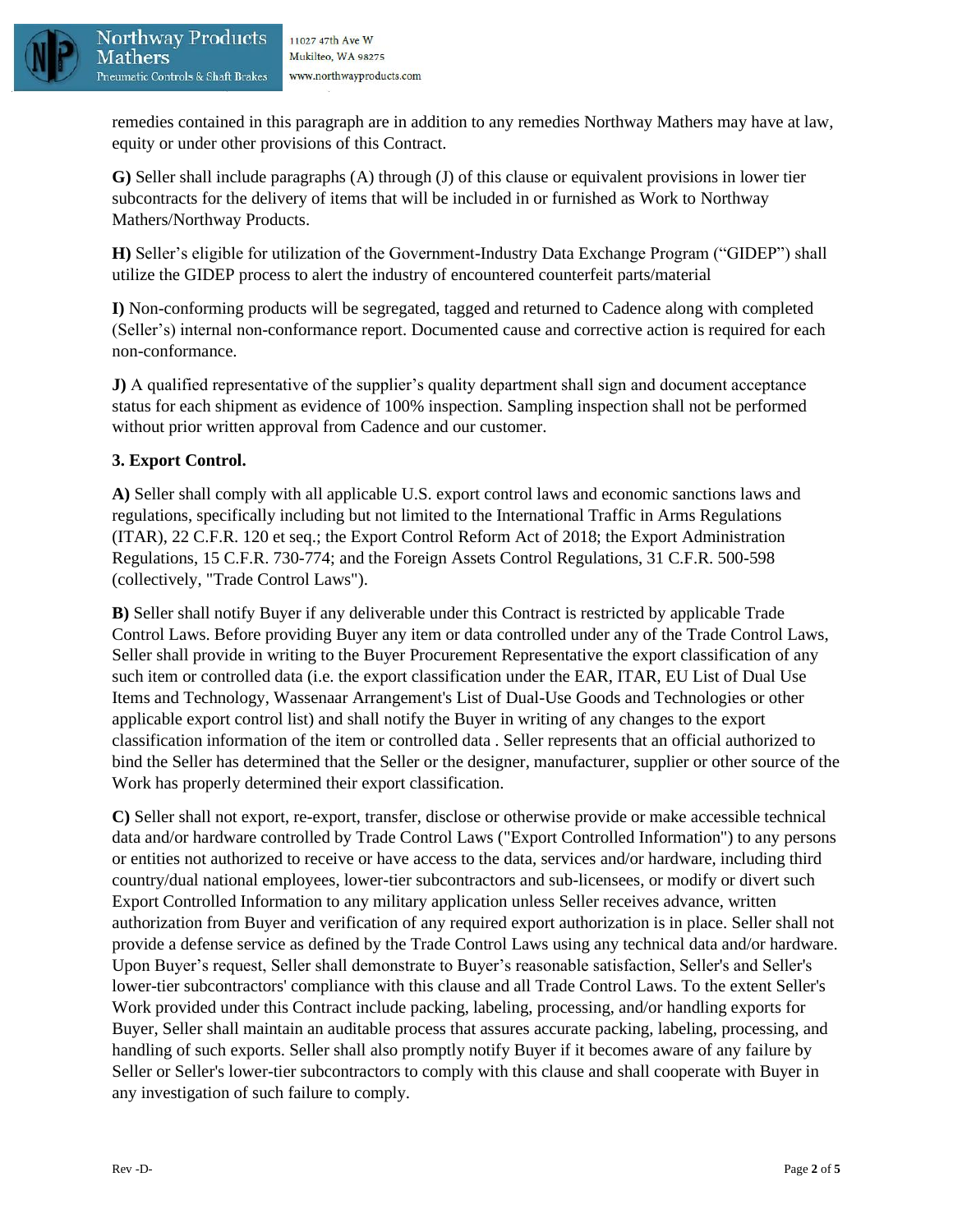

Mathers

Northwav Products 11027 47th Ave W Mukilteo, WA 98275 Pneumatic Controls & Shaft Brakes www.northwayproducts.com

**D)** Seller hereby represents that neither Seller nor any parent, subsidiary, affiliate or sublicensee or subtier supplier of Seller is included on any of the restricted party lists maintained by the U.S. Government, including the Specially Designated Nationals List administered by the U.S. Treasury Department's Office of Foreign Assets Control ("OFAC"), Denied Parties List, Unverified List or Entity List maintained by the U.S. Commerce Department's Bureau of Industry and Security ("BIS"), or the List of Statutorily Debarred Parties maintained by the U.S. State Department's Directorate of Defense Trade Controls, listed, the ITAR §126.1 Restricted Parties List, or the consolidated list of asset freeze targets designated by the United Nations, European Union, and United Kingdom (collectively, "Restricted Party Lists"). Seller will provide prompt notice to Buyer, in adherence with applicable laws, the confidentiality restriction of the change of control agreement from the acquiring party of a change of control of Seller, or any parent, subsidiary or affiliate of Seller, or any sublicensee or sub-tier supplier of Seller, which becomes listed or their ownership is listed on any Restricted Party List, within or by an ITAR § 126.1 listed country, or if Seller's export privileges are otherwise denied, suspended or revoked in whole or in part by any U.S. or non-U.S . government entity or agency. To ensure compliance with the requirements of the applicable agency's regulations, if the intended sale or transfer of ownership is to a non -U.S. person or entity, Seller shall provide Buyer with notice at least 90 days prior to the effectiveness of such change of control.

**E)** Upon completion of performance of this Contract, Seller and its lower-tier subcontractors shall as directed by Buyer, return or destroy all export controlled technical data, technology, hardware or other items. Seller shall provide a certificate of destruction for all destroyed items

# **4. Termination for Convenience.**

Northway Mathers reserves the right to terminate this order or any part hereof for its sole convenience. In the event of such termination, Seller shall immediately stop work hereunder, and shall immediately cause any of its suppliers or subcontractors to cease such work. Seller shall be paid a reasonable termination charge consisting of a percentage of the order price reflecting the percentage of work performed prior to notice of termination, plus actual direct costs resulting from termination. Seller shall not be paid for any work done after receipt of the notice of termination, nor for any costs incurred by Seller's suppliers or subcontractors which Seller could reasonably have avoided.

#### **5. Hold Harmless.**

Seller shall indemnify and hold harmless Northway Mathers, its personnel and agents, from and against any claims, demands, loss, damage or expense relating to bodily injury or death of any person or damage to property to the extent proximately caused by the negligent or willful acts or omissions of Seller, its personnel or agents in the course of providing Products or performing Services hereunder, provided Northway Maters shall have given Seller prompt notice of any claim hereunder, Seller has sole control of the defense of any such claim, Customer cooperates fully (at Seller's expense) in such defense and Customer makes no settlement or compromise of any such claim without Seller's prior written consent.

#### **6. Quality Certification.**

Subcontractors need to be certified to AS9100, and flow down AS9100 Section 8.4.3.m to their sub-tier suppliers, e.g., their contribution to product or service conformity, product safety, and the importance of ethical behavior. In case of evoking of quality certification, suppliers are required to communicate to Northway Mathers any change in certification. This communication is required to be performed within 24 hours (Monday through Thursday) or 72 hours (Friday through Sunday) depending on the date of the revocation. Our organization reserves the right to review and approve the Supplier's Quality Management System. Standard QMS Requirements include: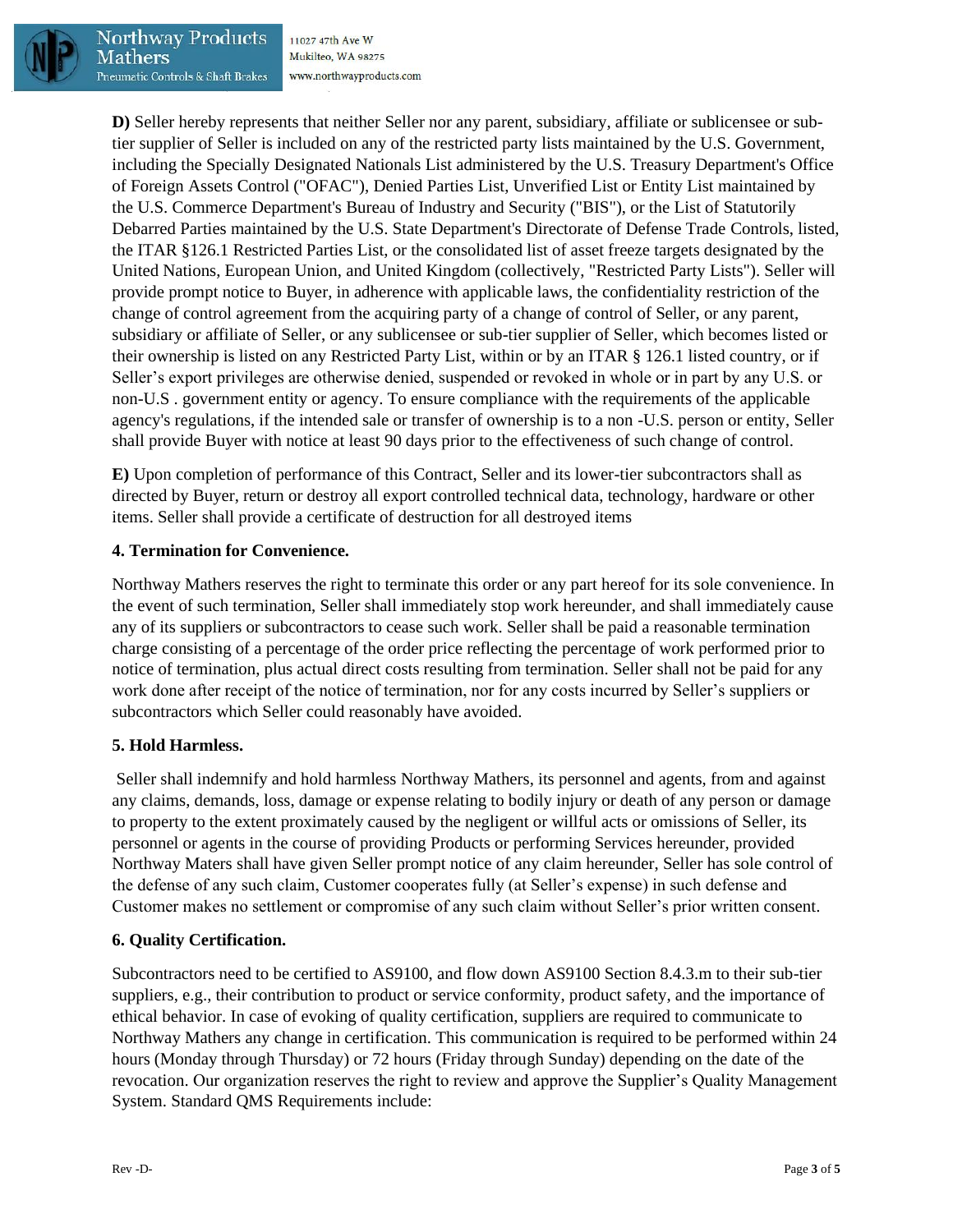

**a.** Suppliers providing special processing must maintain a system for validating processes.

**b.** Customer Directed sources must operate in accordance with approved specifications and standards as dictated and controlled by the customer in question.

**c.** Suppliers initially approved for use via Certification (ISO9001, AS9100, ISO17025, AS9120, etc.) must notify our organization of any changes to that certification.

## **7. Quality Records.**

Suppliers shall maintain quality records, including traceability throughout all stages of manufacturing and those records must remain readily retrievable upon request by Northway Mathers. No quality records shall be destroyed without the written consent of Northway Mathers Purchasing department.

#### **8. Quality.**

Mathers

**A)** All special processes required by this PO must be performed by qualified personnel.

**B)** The Supplier shall maintain the proper identification and revision status of specifications, drawings, process requirements, inspection/verification instructions and other relevant technical data. Unless noted otherwise on Purchase Order, the latest level is to be used.

**C)** Northway Mathers reserves the right to approve or specify any designs, tests, inspection plans, verifications, use of statistical techniques for product acceptance, and any applicable critical items including key characteristics.

**D)** The Supplier is required to: notify Northway Mathers of non-conforming processes, products, or services and obtain approval for their disposition, flow down to the supply chain all applicable requirements, including customer requirements, and capture and report all Counterfeit parts.

**E)** Right of access by Northway Mathers, our customer and regulatory authorities to the applicable areas of all facilities, at all levels of the supply chain, involved in the order and to all applicable records.

#### **9. Calibration Traceability.**

All vendors providing Calibration Services must:

- **a.** Maintain Certification to ISO17025 (or equivalent)
- **b.** Provide reporting of "As Found" and "As Left" status if the item is found to be out of tolerance.
- **c.** Identify Calibration Standards used.
- **d.** Utilize Calibration Standard traceable to NIST.